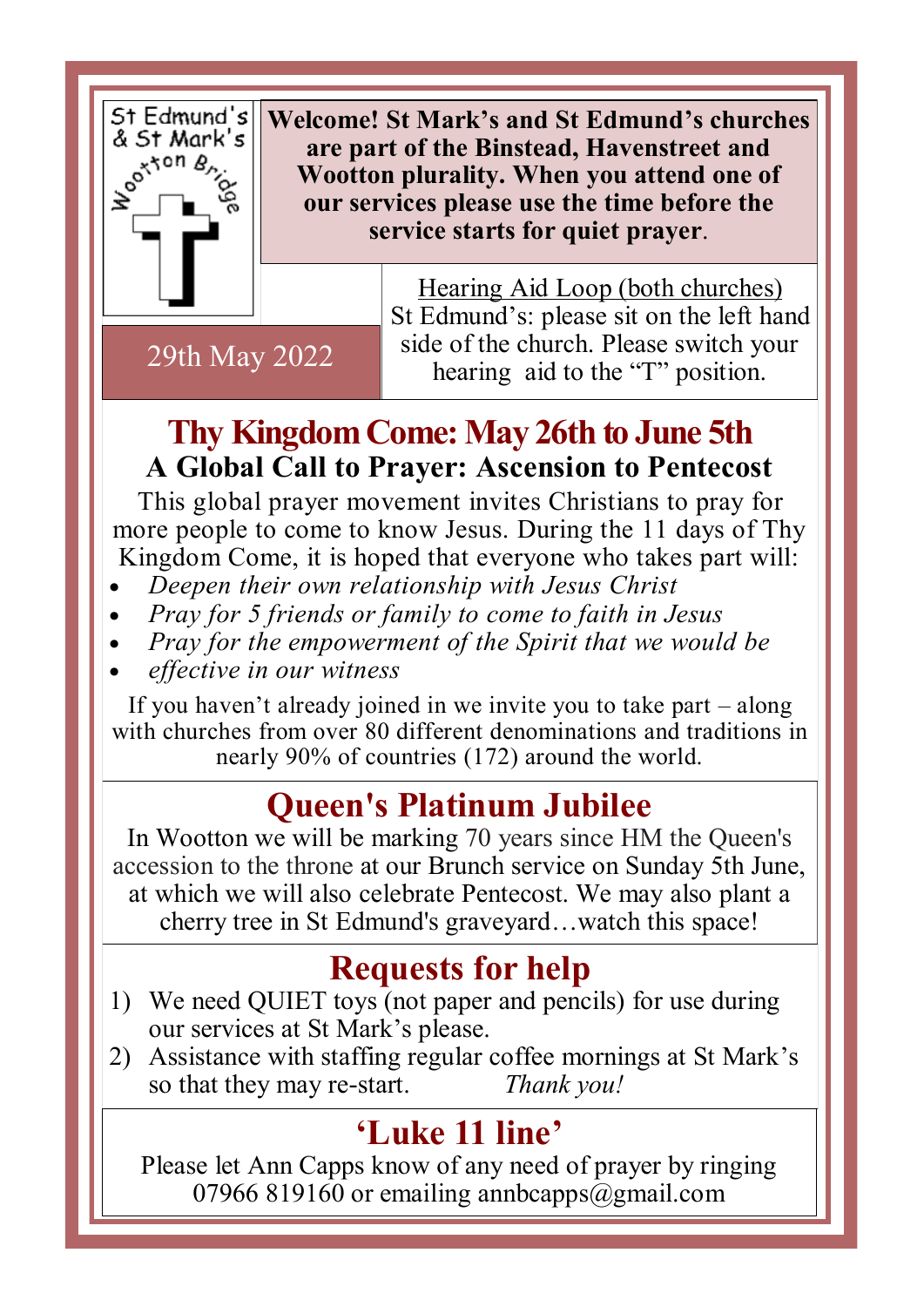**THIS WEEK'S READINGS** Seventh Sunday of Easter *Either* Acts 16.16-34 [*or* Ezekiel 36.24-28]; Revelations 22.12-14, 16-17, 20-end; John 17.20-end Wednesday, 1st June 9.30am at St Edmund's Acts 20.28-end (NT p.138) Sunday, 5th June Day of Pentecost (Whit Sunday) *Either* Acts 2.1-21 *or* Genesis 11.1-9; *Either* Romans 8.14-17 *or* Acts 2.1-21; John 14.8-17 [25-27]

#### **PLEASE PRAY FOR…**

**…** Bishop Jonathan, Asst.Bishop Rob, Rev Allie Kerr, God's mission and our ministry in Wootton, The Island School and Street Pastors

*…those who are sick or in any kind of need:* Geoff, Susan and David, Mike C, Clive and Norma, Our Arab Christian brothers and sisters in North Korea and the Middle East, Little Lions families, children of our church and parish, and all on our Luke 11 Line

*If you would like a name to be added to the prayer list (with the consent of the person named) please let Helen Davison know. Names will remain on the list for an initial period of 4 weeks. Please inform Helen if you wish a name to be included after this time, or when prayers have been answered or are no longer needed. Names in our 'Year's Mind' will be published for three years and then removed unless otherwise requested. Thank you.*

# **Isle of Wight Foodbank**

Collection boxes continue to be available in both of our Churches for donations of food to help Island families in need. Financial donations are also much appreciated.

# **Archbishop's prayer for Ukraine**

God of peace and justice, we pray for the people of Ukraine today. We pray for peace and the laying down of weapons. We pray for all those who fear for tomorrow, that your Spirit of comfort would draw near to them. We pray for those with power over war or peace, for wisdom, discernment and compassion to guide their decisions. Above all, we pray for all your precious children, at risk and in fear, that you would hold and protect them. We pray in the name of Jesus, the Prince of Peace. *Amen.*



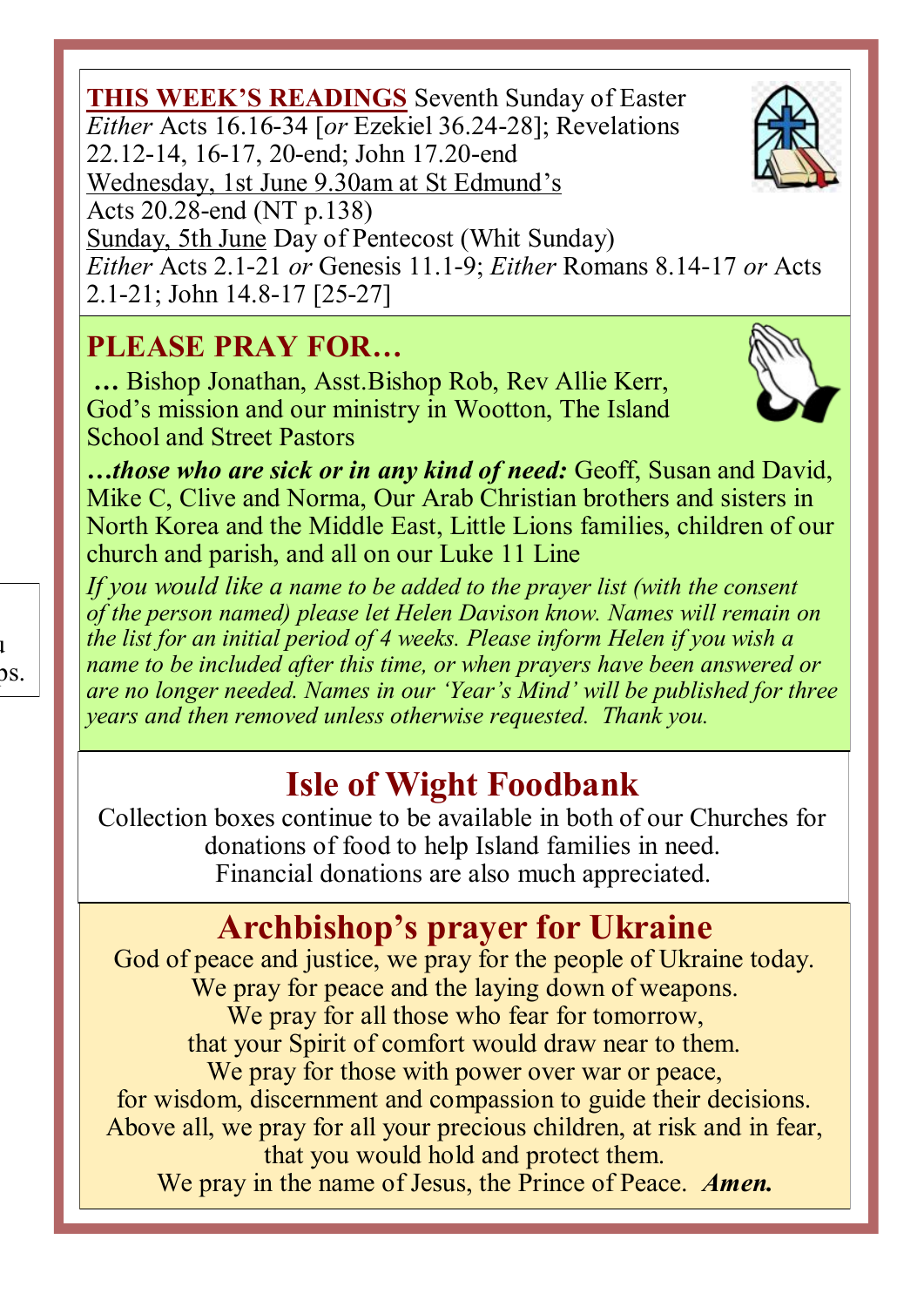#### **GENERAL INFORMATION:**

#### **Useful Resources**

The free 'Daily Hope' phone number is still available for hymns, reflections and prayers on 088 804 8044 and details of services being streamed can be found here: https://www.portsmouthcathedral.org.uk/

# **Services at Whippingham and East Cowes**

Whippingham and East Cowes are now also in interregnum, and it may be helpful to know that their Holy Communion services alternate with ours. They hold both a 9.30am and 11.15am Holy Communion service on the first and third Sundays of the month.

Their second and fourth Sundays of each month are lay-led Morning Worship - a full service of the Word without the sacramental liturgy, with an All-Age focus on the second Sunday.

**Sun 29th** Holy Comm: 9.30am St James (CW), 11.15am St Mildred's (BCP)

### **Little Lions**

Little Lions is for pre-school children (with responsible adults) and it takes place during term-time on the 2nd, 3rd, 4th & 5th Wednesdays of the month. The next group will take place at St Mark's Church on **Wednesday 8th June** from 10-11.30am, costing £2 per family.

# **Elephant Club**

The next Elephant Club will be on **Thursday 9th June** from 2-4pm at St Mark's. Please spread the word!

# **Explorers**

Nicky and Pete will next lead Explorers on **Sunday 12th June**.

# **Lionheart Festival on the Isle of Wight**

A new Christian Festival of Worship with guest speakers and artists, fun, prayer, creative activities, camping, relaxing, laughter and worship. From **July 15th to 17th**, at the County Showground. Tickets and more information from: https://lionheartfestival.co.uk/

# **WB Methodist**

Coffee and chat at the Methodist Church 10am-12noon each Monday.